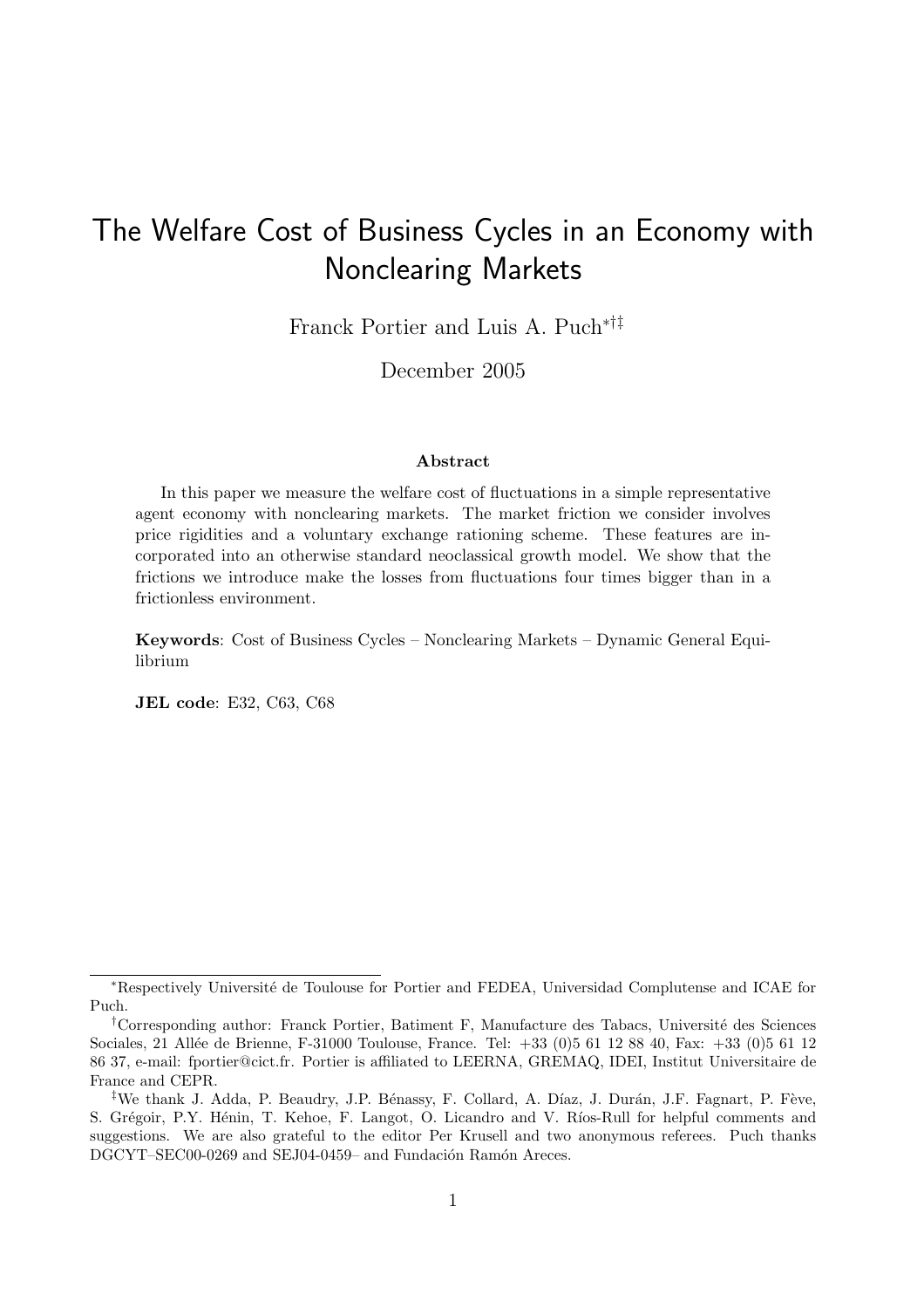### **1 Introduction**

In a seminal contribution, Lucas [1987] has shown that in a representative agent framework, the welfare gain from stabilizing consumption around its mean is small. Let us recall briefly Lucas's argument. Assume that aggregate consumption follows a log linear process around a deterministic trend,  $c_t = (1 + \mu)^t e^{-\frac{1}{2}\sigma_z^2} z_t$ , where  $\{z_t\}$  is a stationary stochastic process with a stationary distribution given by  $\ln z_t \rightsquigarrow N(0, \sigma_z^2)$ , so that the expected value of consumption does not depend on the variance. Then, the cost of instability can be computed as the percentage increase in consumption, uniform across all dates and values of the shocks, required to leave the consumer indifferent between consumption instability and a perfectly smooth consumption path. With a CRRA utility function with risk aversion coefficient  $\nu$ , this cost is given by  $\frac{1}{2}\nu\sigma_z^2$ . With  $\sigma_z = 0.013$  (Lucas's estimate), and  $\nu = 5$ , the welfare cost of fluctuations is only 0.042% of average consumption. When implemented in calibrated versions of standard representative-agent Dynamic Stochastic General Equilibrium (DSGE) models, the conclusion is basically unchanged.<sup>1</sup>

In this paper we propose a model in which the welfare cost of fluctuations is non trivial, because fluctuations magnify some market imperfections. The market friction we consider is the predetermination of some prices. When prices are set in advance, markets do not clear, and we assume that transactions occur at the minimum of demand and supply. Such a rationing scheme is known as "voluntary exchange hypothesis" in the literature on nonclearing

<sup>1</sup>Two strands of the literature have looked for DSGE models in which Lucas's measure can be higher. The first relaxes the assumption of a representative agent and introduces incomplete insurance markets as in Imrohoroglu [1988], Atkeson and Phelan [1994] and Krussell and Smith [1999] among others. A second strand, following the work of Epstein and Zin [1991], adopts more general utility functions, for which the intertemporal elasticity of substitution is not the inverse of the degree of relative risk aversion, as in Obstfeld [1994] and **?** among others.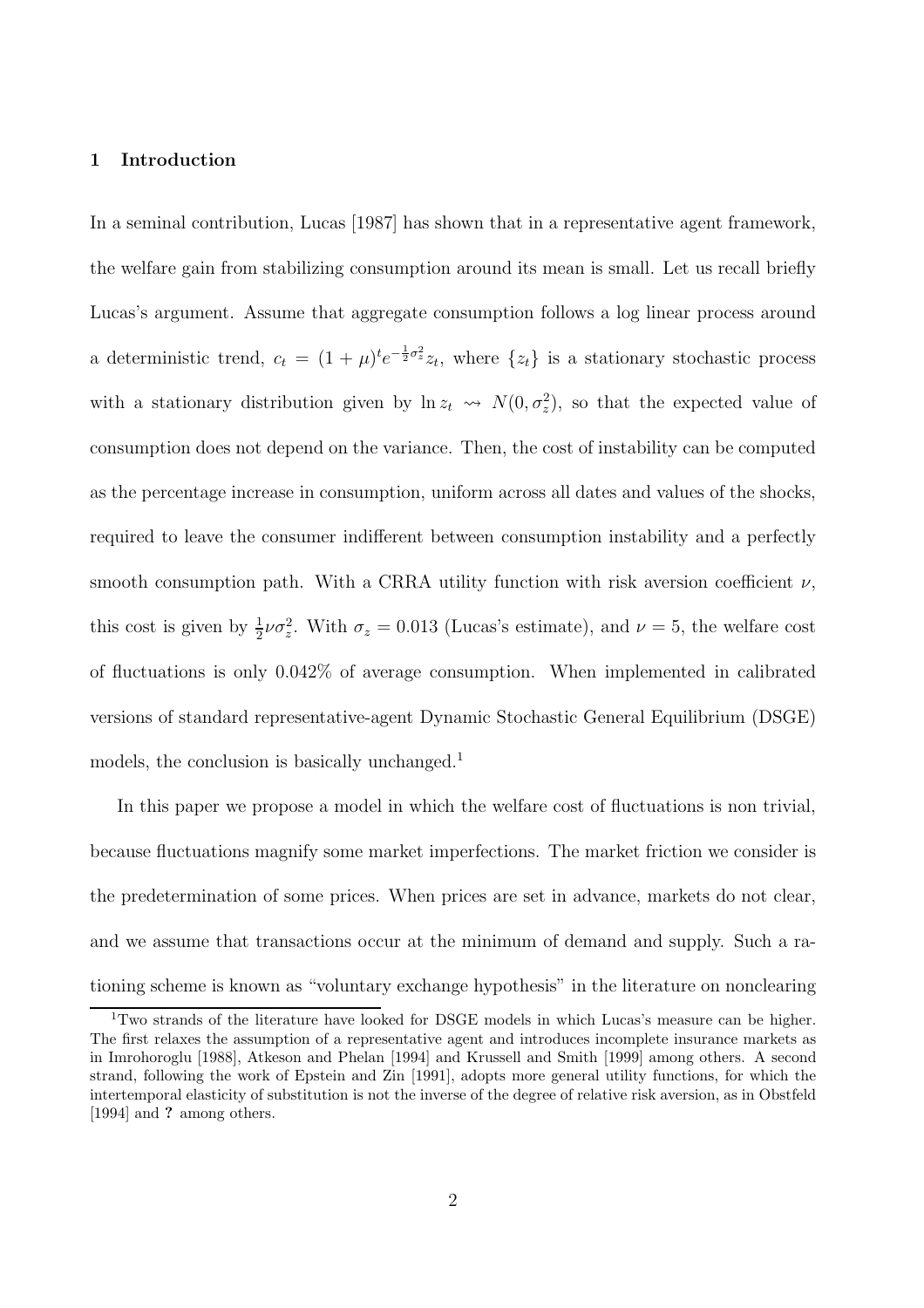markets (see Benassy [1993] for an overview), and it is a very natural one in a free market economy: no agent can be forced to purchase more than she demands, or to sell more than she supplies. As in Lucas [1987] and Lucas [2003], our approach consists of measuring the costs to risk averse households of the consumption variability associated with the business cycle.<sup>2</sup> As we know the model economy we adopt a structural measure of the welfare cost of fluctuations. We discuss this measure and its relation with a measure that only requires the knowledge of the equilibrium process of consumption in some detail.

We show that nonclearing markets make the losses from fluctuations much bigger than in a frictionless environment. But this is so only when the welfare cost of fluctuations is measured taking fully account of transitions and nonlinearities. In order to make the argument more transparent we restrict ourselves to a fully analytically computable case.

The paper is organized as follows. In Section 2 we present a simple analytical Real Business Cycle model with or without nonclearing markets. Section 3 describes the way we measure welfare costs of fluctuations. In Section 4 we present our main quantitative results. A last section concludes.

# **2 The Model Economy**

We first introduce the environment, and then describe the two cases we consider: the walrasian case and the nonclearing market case.

The economy is competitive, populated with a large number of identical households and firms. All agents behave competitively and have rational expectations. The final good is the

<sup>&</sup>lt;sup>2</sup>As it is standard in this context we are restricting ourselves to the question about the welfare gains of eliminating business cycles which is truly a hypothetical one. The limitation of doing so is that the exercise is silent about the design of policy that would stabilize the economy.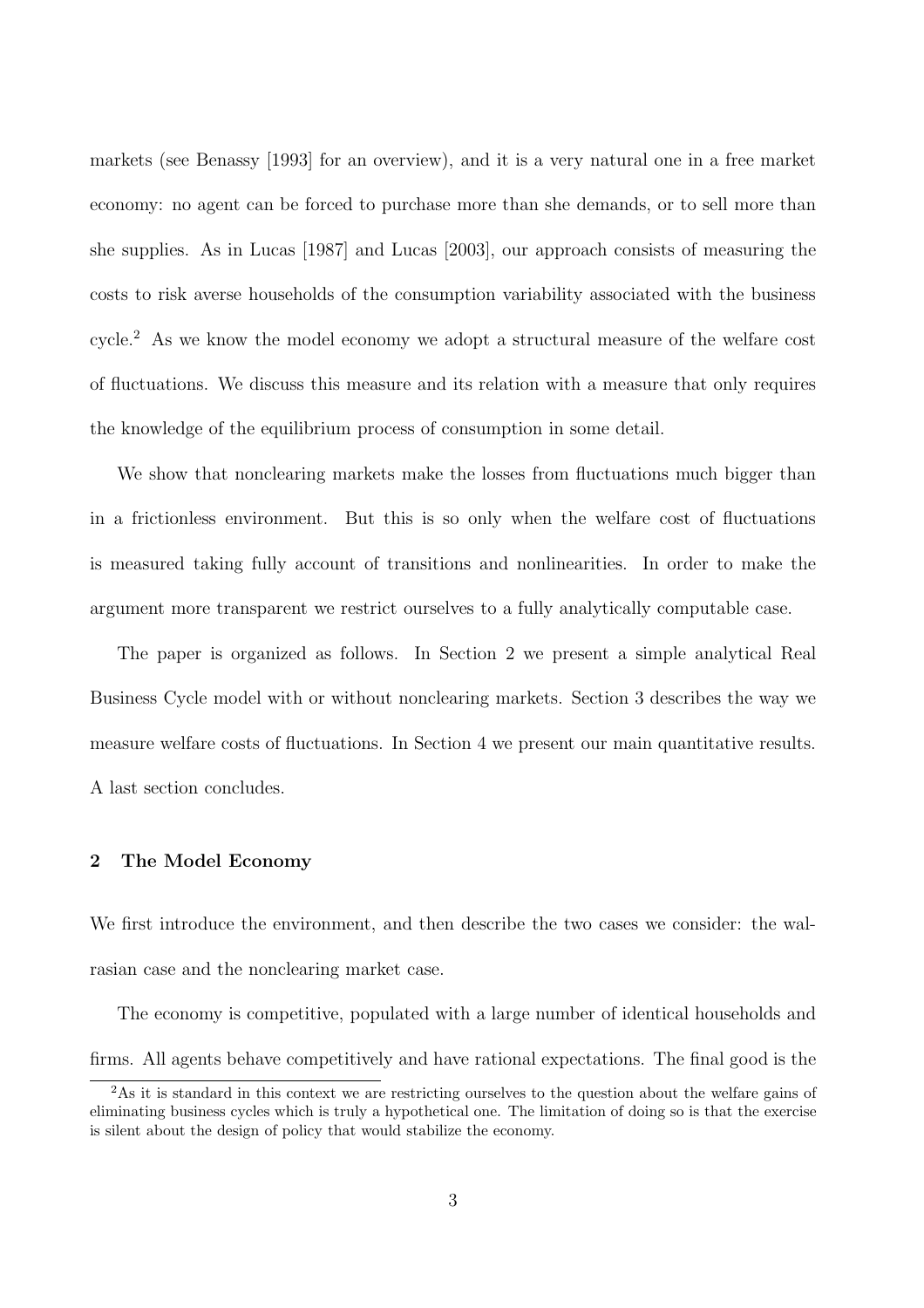numeraire. The household buys the consumption good, accumulates capital, produces an intermediate good using its own labor, sells intermediate good at price  $\omega_t$  and rents capital at price  $z_t$  to the final good firm. The final good firm sells its output to the household, that allocates it between consumption and investment (next period capital). The production function of the final good firm is subject to technology shocks. The intermediate and final good cannot be stored.

The non-walrasian feature of the model comes from the fact that the price of the intermediate good is set before observation of the technology shock. As we want to maintain the perfect competition assumption, we follow the fixed price literature (see for example Benassy [1995]) and assume that the price of the intermediate good is set at the level that clears the intermediate good market in expectation. It should be clear that this is an *ad hoc* assumption. It has the advantage that, absent of shocks, one recovers the walrasian allocation. The production of the intermediate good is done before observation of the technology shock. Therefore, in case of a negative surprise on the level of technology, a fraction of the intermediate good will not be sold, and will be wasted, although the amount wasted is zero in expectations. Once the shock is observed, the final good firm determines its optimal demand for intermediate good, and trade occurs. As prices are not walrasian, supply and demand will generically not equalize, and a rationing scheme must be specified. We assume voluntary exchange: no agent is forced to buy or sell if she does not want to. As a consequence, the level of transaction on the intermediate good market will be the minimum of demand and supply at given (non walrasian) price. If demand is lower than supply, the household's marginal proceeds of the intermediate good sale is *ex post* lower than the marginal disutility of labor, although it was *ex ante* equal. Without shocks, the preset price economy replicates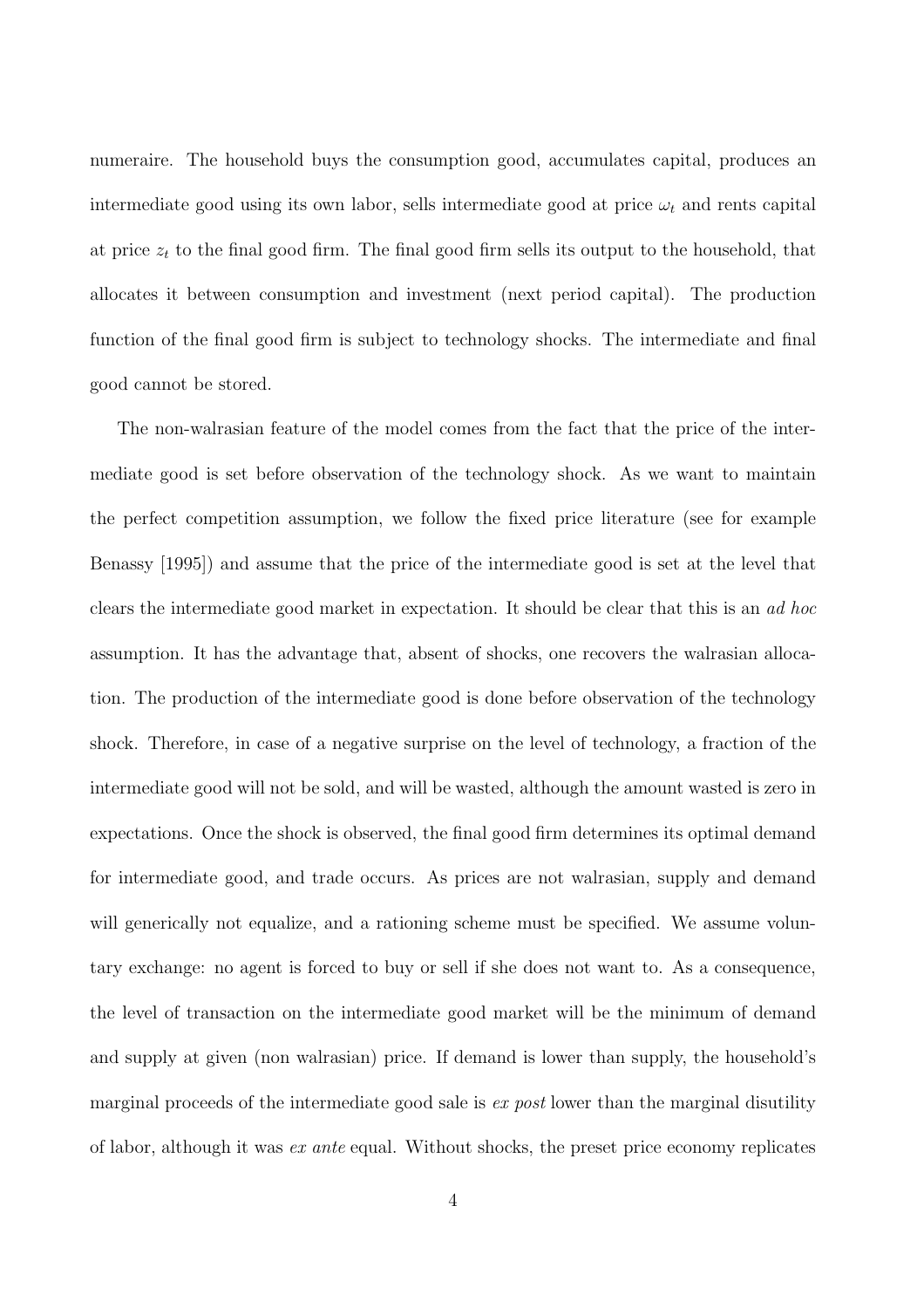the competitive allocations, and is therefore efficient. Fluctuations are costly not only because agents prefer smooth paths for consumption and leisure, as in the competitive model, but also because fluctuations create inefficiencies and a waste of resources.

The calibrated model we consider is not the most realistic, as we restrict ourselves to a fully analytically computable case. Indeed, we will consider a case with logarithmic utility, lognormal shocks and full depreciation.

# **2.1 Technology, Preferences and Markets**

Lower-case letters denote individual quantities and upper-case letters aggregate ones. Utility is derived from consumption and leisure, the intermediate good is produced with labor, while the final good is produced using capital and the intermediate good. The final good is either consumed or invested.

More specifically, the final good firm uses  $x_t$  units of the intermediate good and  $k_t$  units of capital to produce according to a Cobb Douglas technology:

$$
y_t = \theta_t k_t^{\alpha} x_t^{1-\alpha} \tag{1}
$$

with

$$
\theta_t = \Theta(\sigma_{\varepsilon}, \rho) \theta_{t-1}^{\rho} \varepsilon_t. \tag{2}
$$

Here,  $\varepsilon_t$  is the innovation to  $\theta_t$ , and it is assumed that  $\log \varepsilon_t$  follows an *i.i.d.* Gaussian process with zero mean and standard deviation  $\sigma_{\epsilon}$ . We also assume that  $|\rho| < 1$ .  $\Theta(\sigma_{\epsilon}, \rho) =$  $\left(\exp\left(-\frac{1}{2}\right)\right)$ σ2 ε <sup>1</sup>−ρ<sup>2</sup>  $\bigwedge^{1-\rho}$ is a correction parameter that guarantees that the mean of  $\theta$  is always equal to one, for any level of  $\sigma_{\varepsilon}$  and  $\rho$ . Therefore, variations in the level of  $\sigma_{\varepsilon}$  will be mean preserving spreads to the distribution of  $\theta$ . It is useful for the following to denote by F the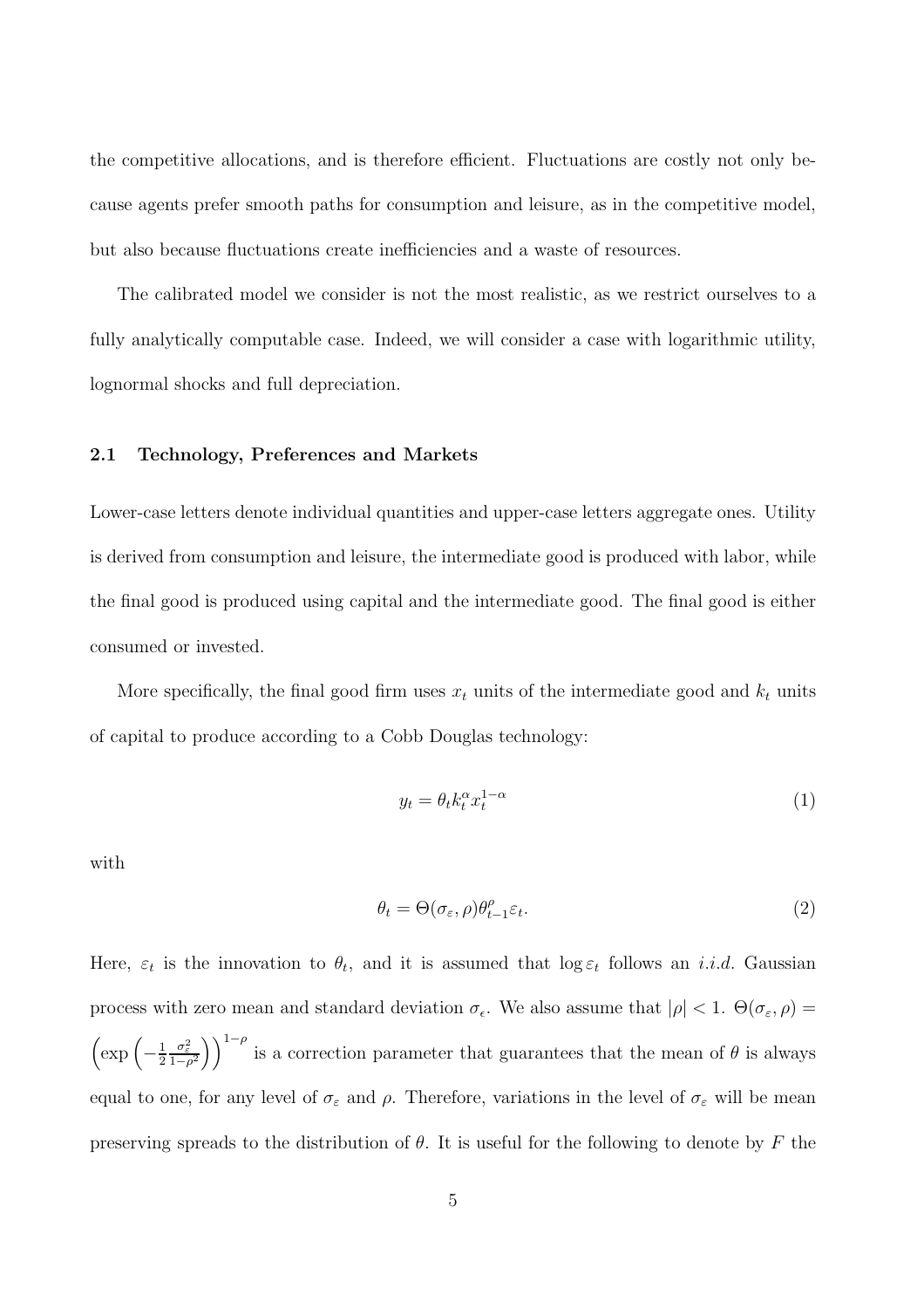c.d.f. of  $\theta$ , and to note that  $\theta_t = E_{t-1}[\theta_t] \times \varepsilon_t$ .

The final good cannot be stored, is used for consumption and savings by the mean of capital accumulation. Capital fully depreciates from one period to another. Aggregate capital is predetermined, and equal to the last period savings. The resource constraint of the economy are

$$
C_t + K_{t+1} \le Y_t \tag{3}
$$

The household transforms its own labor  $n_t$  into intermediate good  $x_t$  according to the linear one-to-one technology

$$
x_t = n_t \tag{4}
$$

The intermediate good cannot be stored.

Preferences are given by the following expected discounted lifetime utility

$$
E_t\left[\sum_{j=0}^{\infty} \beta^j \left(\log c_{t+j} + \gamma \log(1 - n_{t+j})\right)\right]
$$
\n(5)

 $E_t$  is the conditional mathematical expectation operator, where the information set includes all current and past variables of the economy. It is assumed that all agents behave in a competitive way. The household consumes  $c_t$ , saves  $a_{t+1}$ , produces intermediate good  $x_t^s$ with labor  $n_t$ , sells the intermediate good and rents its accumulated capital  $a_t$ . The final good firm uses the intermediate good  $x_t$  and capital  $k_t$  to produce, and sells goods  $y_t$ .

We consider two cases. In the first one (the Walrasian case), there are no preset prices. In the second case (the nonclearing markets case), the price  $\omega_t$  of the intermediate good is preset and the production of the intermediate good is realized before the current shock has been observed.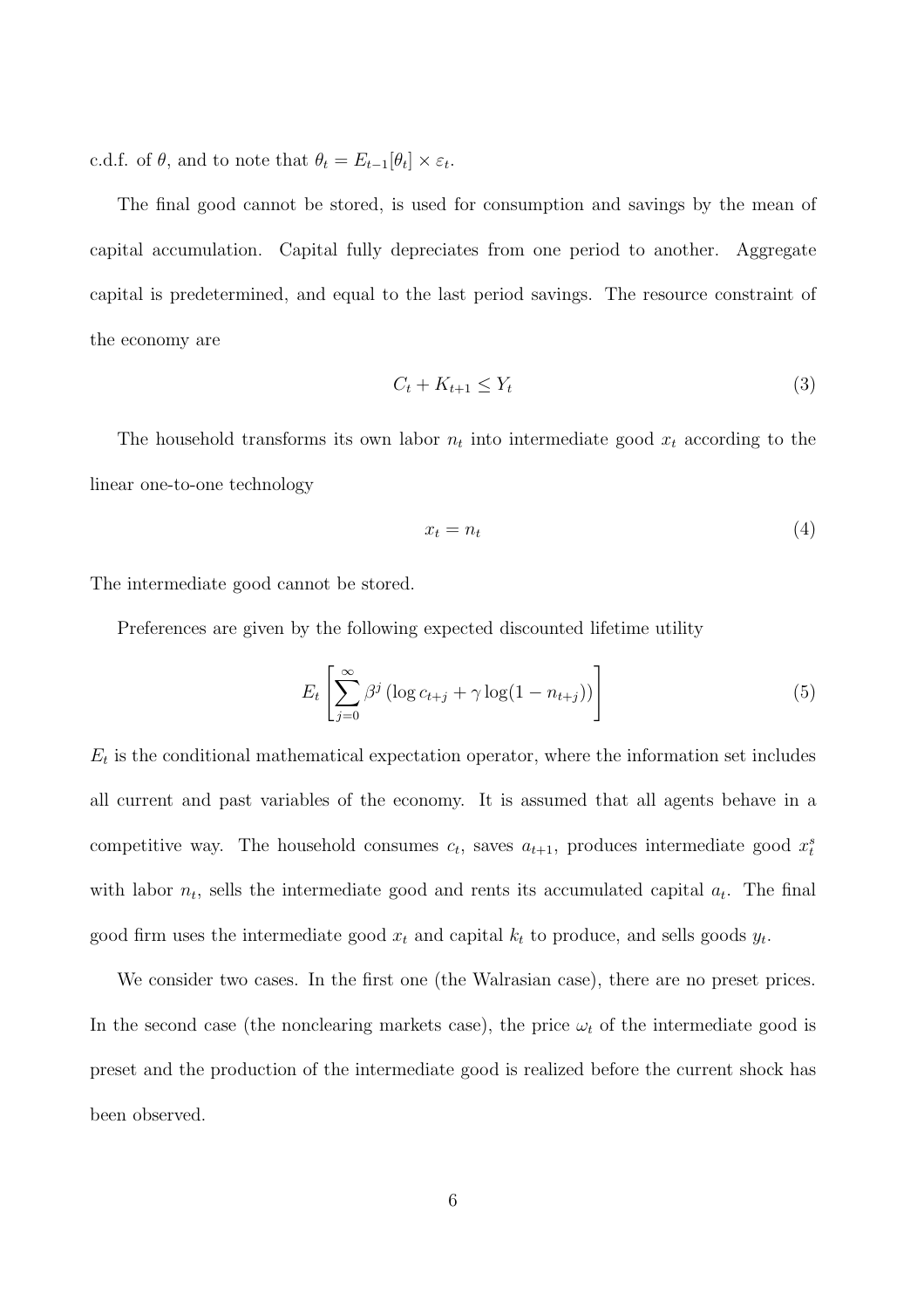## **2.2 The Walrasian Case**

In this case, all decisions are taken after the shock  $\varepsilon_t$  has been revealed.

**Optimal Individual Behavior :** The final good firm maximizes her profit  $y_t - \omega_t x_t^d - z_t k_t$ for given walrasian input prices  $\omega_t$  (intermediate good) and  $z_t$  (capital). From this problem, one gets the two following first order conditions:

$$
z_t = \alpha \theta_t k_t^{\alpha - 1} (x_t^d)^{1 - \alpha} \tag{6}
$$

$$
\omega_t = (1 - \alpha) \theta_t k_t^{\alpha} (x_t^d)^{-\alpha} \tag{7}
$$

from which we derive capital demand k and intermediate good demand  $x<sup>d</sup>$ .

The household maximizes her utility with respect to an intertemporal budget constraint. This problem admits the following recursive representation:

$$
V(a, \theta, K) = \max_{c, n, a', x^s} \{ (\log c + \gamma \log(1 - n)) + \beta E_t V(a', \theta', K') \}
$$
\n
$$
\text{s.t. } \begin{cases} c + a' \leq za + \omega x^s \\ x^s \leq n \end{cases} \tag{8}
$$

In any period  $t$ , the first order conditions of this problem are given by

$$
\frac{\gamma}{1 - n_t} = \frac{\omega_t}{c_t} \tag{9}
$$

$$
\frac{1}{c_t} = \beta E_t \left[ \frac{z_{t+1}}{c_{t+1}} \right] \tag{10}
$$

$$
x_t^s = n_t \tag{11}
$$

**Walrasian Equilibrium :** By definition, a *Walrasian Equilibrium* consists of a household value function  $V(a, \theta, K)$ , a household policy  $\{c(a, \theta, K), n(a, \theta, K), x^s(a, \theta, K), a'(a, \theta, K)\},$ a firm policy  $\{y(\theta,K), k(\theta,K), x^d(\theta,K)\}\$ , prices  $\omega$  and z, and aggregate quantities C, K,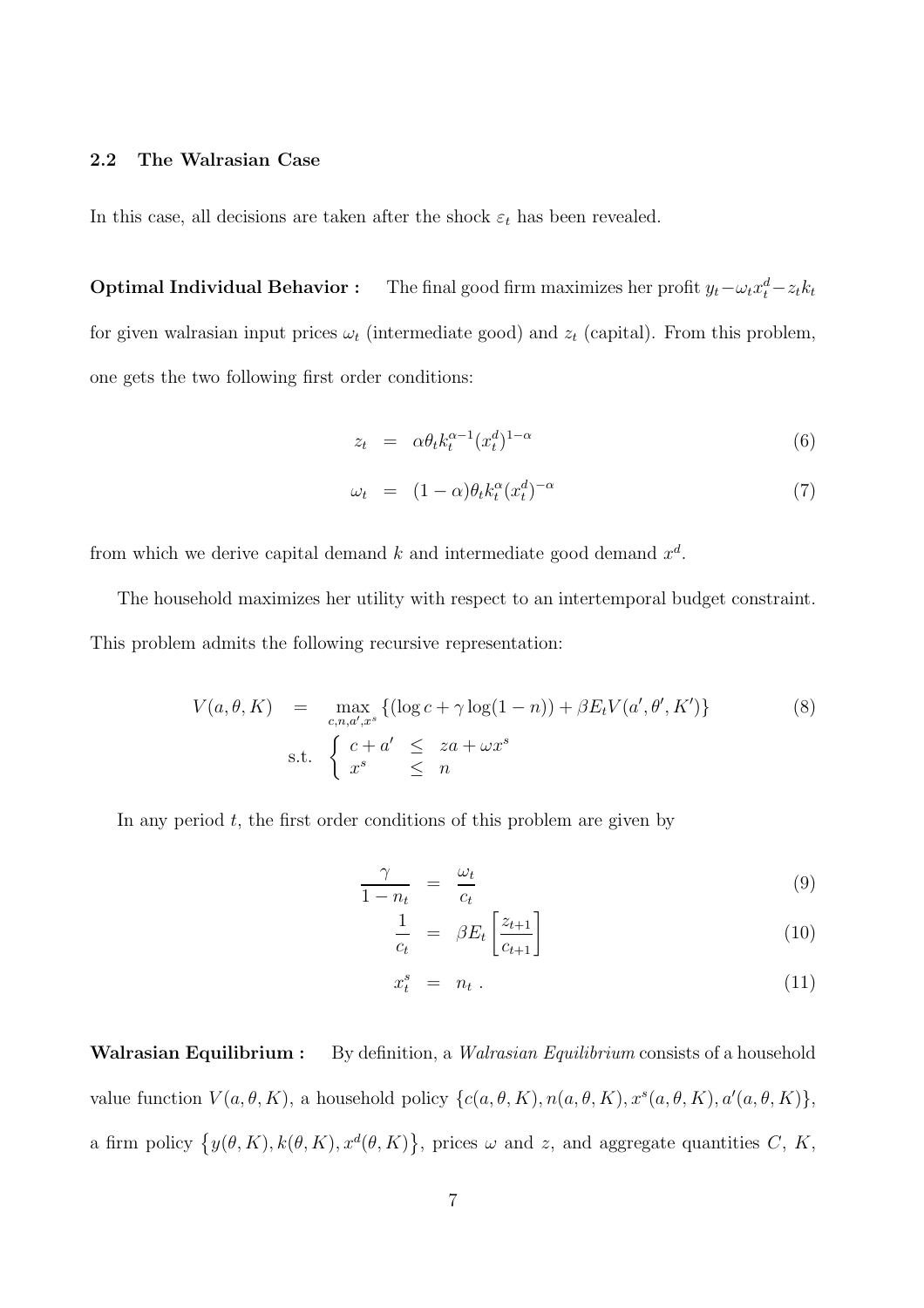A, Y, N and X such that *(i)* at given prices, household value function and policy solve the decision problem (8), *(ii)* firm policy solves the firm profit maximization problem, *(iii)* aggregate quantities are equal to their individual counterparts (under the representative agent assumption), and *(iv)* prices are such that markets clear.

Walrasian allocations can be analytically computed as follows: from (10) and (6), and using  $(3)$ , we obtain

$$
\frac{K_{t+1}}{C_t} = \alpha \beta E_t \left[ 1 + \frac{K_{t+2}}{C_{t+1}} \right].
$$
\n(12)

Solving (12) forward, using (3) and the transversality condition, we obtain

$$
C_t = (1 - \alpha \beta) Y_t \tag{13}
$$

$$
K_{t+1} = \alpha \beta Y_t. \tag{14}
$$

In this model, the saving rate is constant, which is key to get an analytical solution. Combining  $(9)$  with  $(7)$  and  $(13)$  gives

$$
X_t = \widetilde{X} = N_t = \widetilde{N} = \frac{(1 - \alpha)}{1 - \alpha + \gamma(1 - \alpha\beta)}
$$
(15)

According to (15), employment is constant in a competitive equilibrium.

In the walrasian case, the equilibrium dynamics is therefore fully characterized by the following set of equations:

$$
\begin{cases}\n\theta_t = \Theta(\sigma_{\varepsilon}, \rho) \theta_{t-1}^{\rho} \varepsilon_t \\
N_t = \tilde{N} \\
X_t = \tilde{X} \\
Y_t = \theta_t K_t^{\alpha} X_t^{1-\alpha} \\
C_t = (1 - \alpha \beta) Y_t \\
A_t = K_t \\
K_{t+1} = \alpha \beta Y_t \\
\omega_t = (1 - \alpha) \theta_t K_t^{\alpha} X_t^{-\alpha} \\
z_t = \alpha \theta_t K_t^{\alpha-1} X_t^{1-\alpha}\n\end{cases}
$$
\n(16)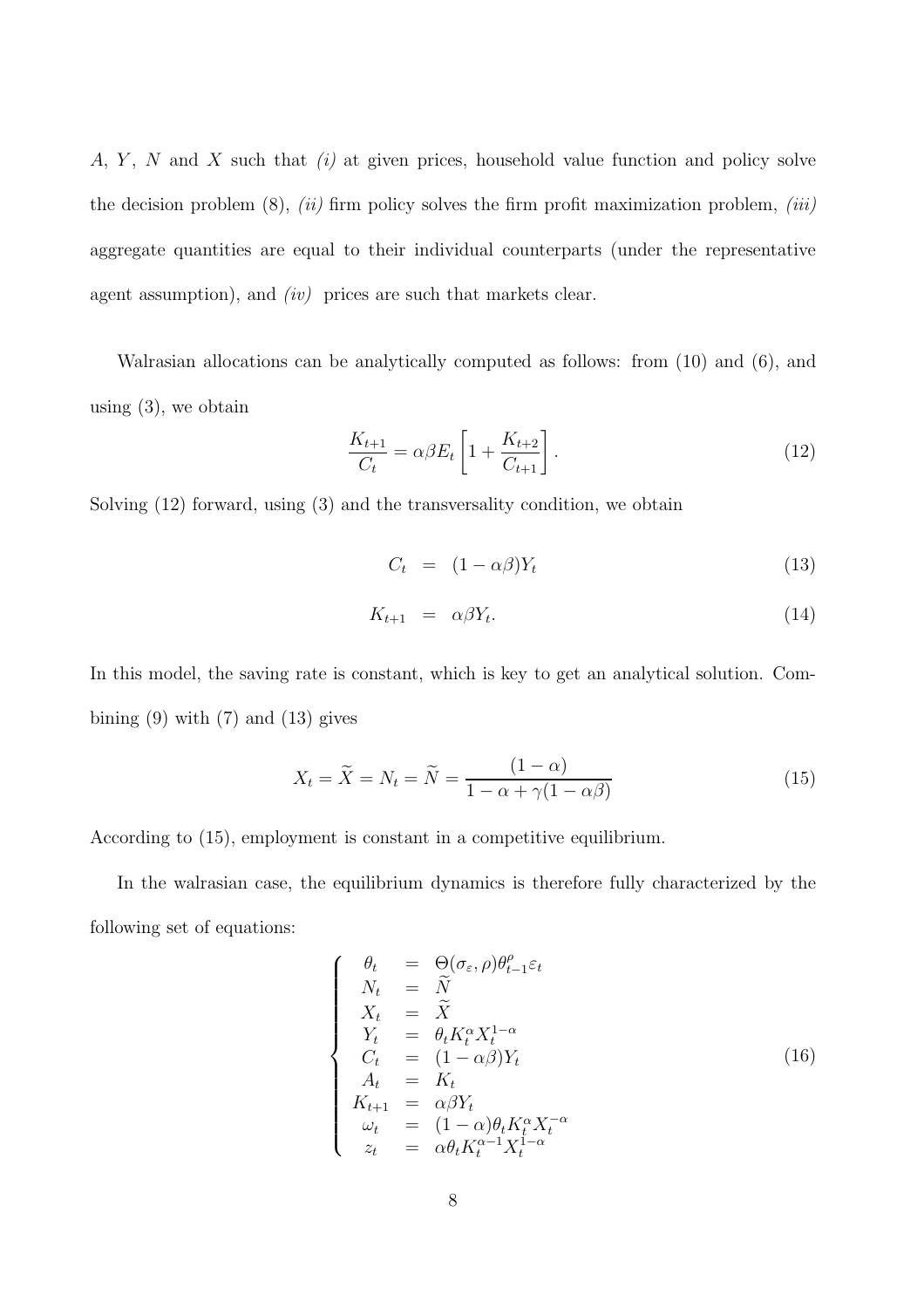## **2.3 The Nonclearing Market Case**

Each period is divided into two subperiods. In the first one, the shock  $\varepsilon_t$  is unknown, production of the intermediate good takes place and the price  $\omega$  is set. In the second subperiod,  $\varepsilon_t$  realizes and transactions take place. In this non-walrasian setting, demand does not necessary equal supply, and transactions are set at the minimum of supply and demand when a market does not clear. Uniform rationing across firms is assumed.

**Second Subperiod Choices :** In the second subperiod, the amount of intermediate goods produced  $X_t = N_t$  is already set and the shock  $\varepsilon_t$  is revealed. The representative final good firm behaves in a competitive way, but might be rationed on the intermediate good market. Her program is

$$
\max_{k_t, x_t^d} \qquad y_t - z_t k_t - \omega_t x_t^d
$$
\n
$$
\text{s.t.} \qquad \begin{cases} y_t \leq \theta_t k_t^{\alpha} (x_t^d)^{1-\alpha} \\ x_t^d \leq \overline{x}_t^s \end{cases} \qquad (\nu_t)
$$

where  $\overline{x}_t^s$  is a quantity constraint that the firm faces on the intermediate good market, and  $\nu_t$  is the Lagrange multiplier associated to this constraint.

The household enters that subperiod with a given stock of intermediate good  $x_t^s = n_t$ that she supplies at preset price  $\omega_t$ . Once received the proceeds of the intermediate good sales and the rental rate on its capital, she decides to allocate income between consumption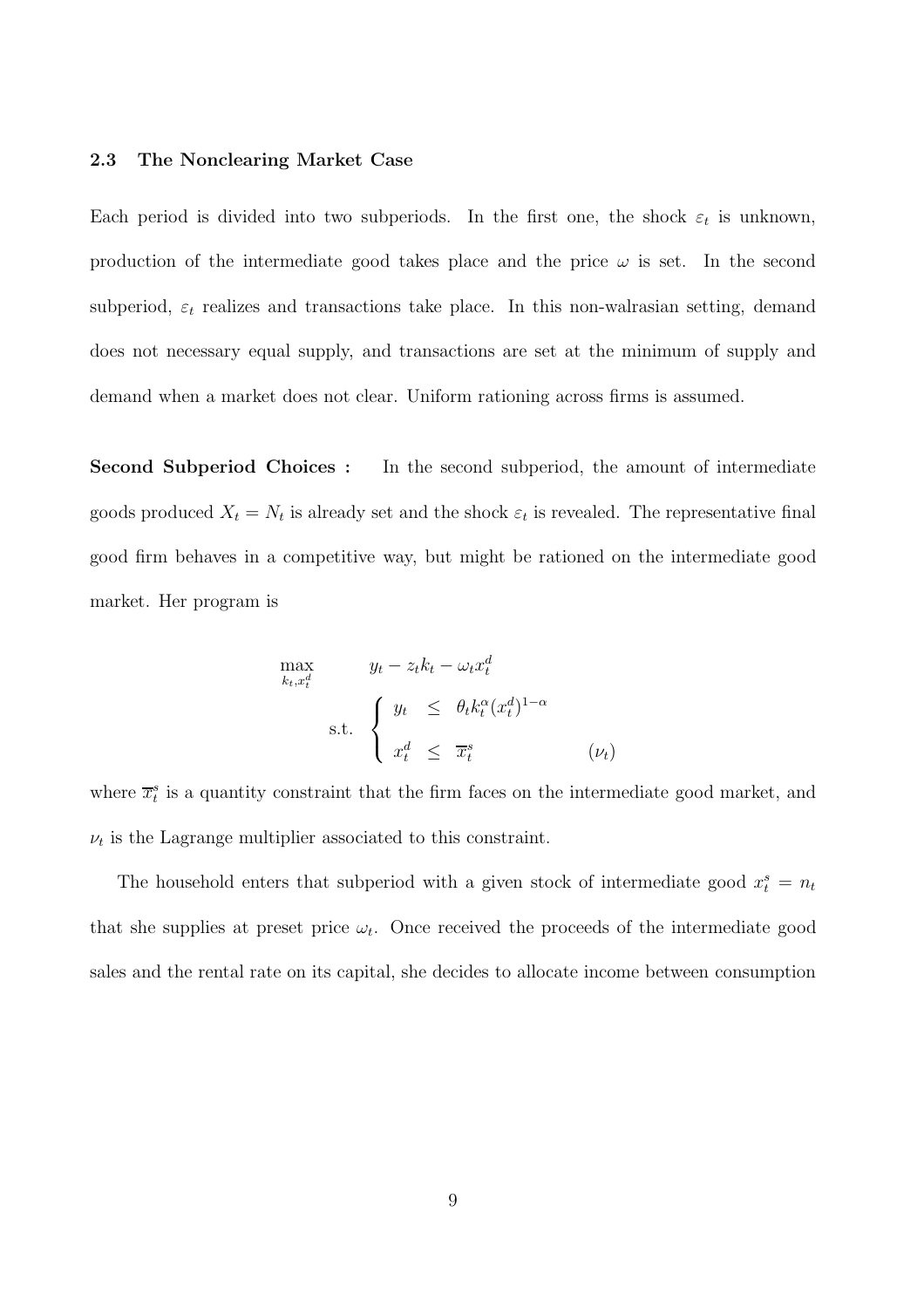and investment. She solves a problem whose value function  $\widehat{V}_2$  is:

$$
\widehat{V}_2(a,n,\omega,\theta,K) = \max_{c,x^s,a'} \left\{ \log c + \beta E_t \widehat{V}_1(a',\theta',K') \right\} \tag{17}
$$

$$
\text{s.t.} \quad c + a' \le za + \omega x^s \tag{18}
$$

$$
x^s \le \overline{x}^d \tag{19}
$$

$$
x^s \le n \tag{20}
$$

where  $\overline{x}^d$  is a quantity constraint that the household might face.  $\widehat{V}_1$  is the beginning of first subperiod value, that we formally define next.

**First Subperiod Household Problem :** In that subperiod, the price  $\omega_t$  at which the intermediate good will be sold to the final good firm is set, and the household decides how much to work in the production of the intermediate good, taking into account that it might be constrained on its intermediate good sales in the second subperiod. The final good firm does not take any decision in that subperiod. The household's intermediate good production optimal behavior is derived from the problem:

$$
\widehat{V}_1(a,\theta,K) = \max_{n} \left\{ \gamma \log(1-n) + \int_{\theta} \widehat{V}_2(a,n,\omega,\theta,K) dF(\theta) \right\} \tag{21}
$$

First Order Conditions : Solving the firm maximization problem, capital services and intermediate good demands are obtained from the following first order conditions

$$
\begin{cases}\n z_t = \alpha \theta_t k_t^{\alpha - 1} (x_t^d)^{1 - \alpha} \\
 \omega_t = (1 - \alpha) \theta_t k_t^{\alpha} (x_t^d)^{-\alpha} - \nu_t\n\end{cases}
$$

There are two regimes, depending on whether the quantity constraint is binding or not ( $\nu_t > 0$  or  $\nu_t = 0$ ). It is useful for the following to compute optimal intermediate good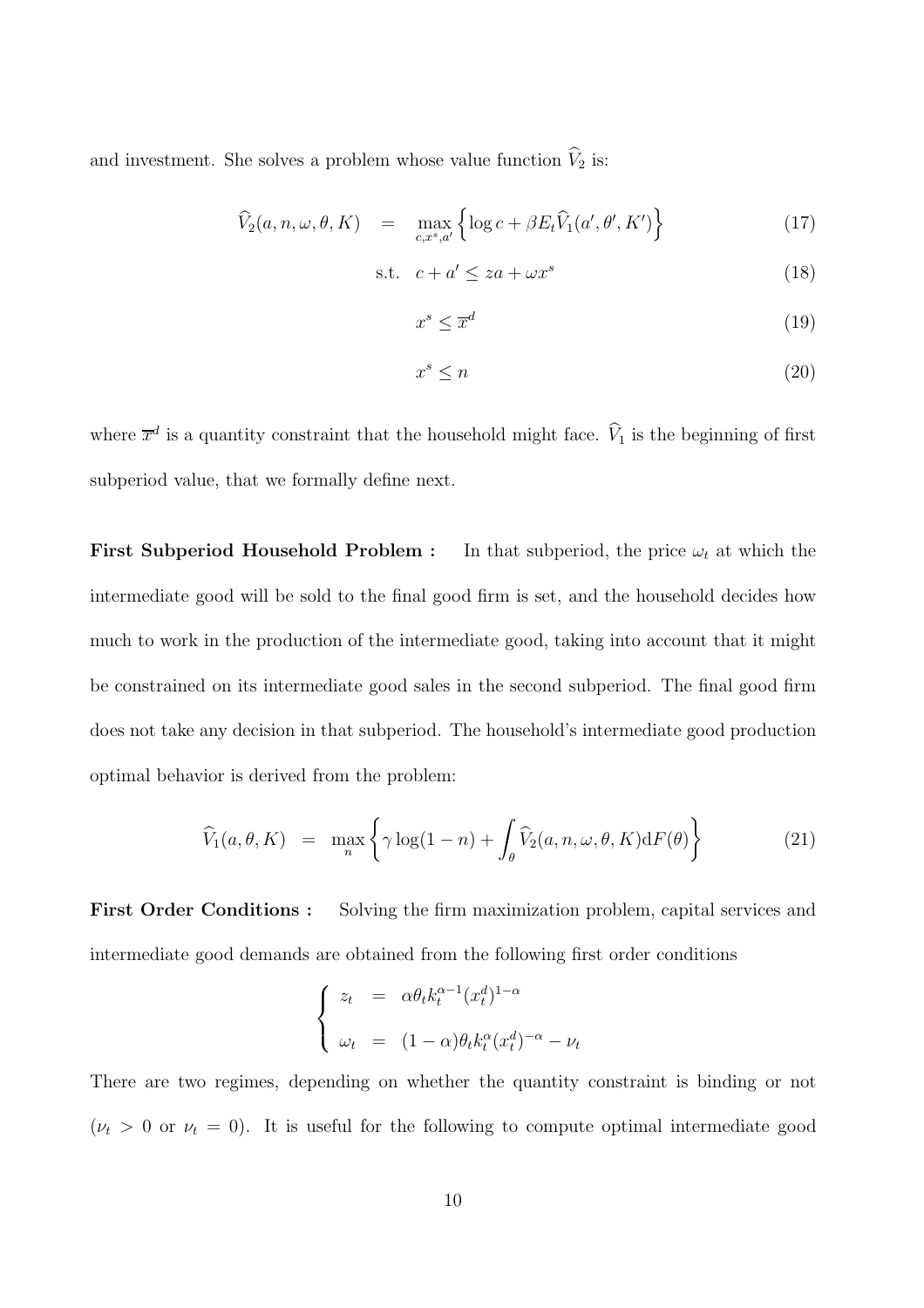demand when the quantity constraint is not binding. This demand, denoted  $x_t^{d*}$ , is given by:

$$
x_t^{d\star} = \omega_t^{-1/\alpha} (1 - \alpha)^{1/\alpha} \theta_t^{1/\alpha} k_t \tag{22}
$$

The household first order conditions are now derived. For the first subperiod, the optimality condition of the problem (21) is

$$
\frac{\gamma}{1 - n_t} = \int_{\theta} \frac{\partial \widehat{V}_2}{\partial n_t} dF(\theta)
$$
\n(23)

In order to deal with the quantity constraint (19), it is convenient to define  $\widehat{V}_{2,nc}$  (for "not constrained") and  $\widehat{V}_{2,c}$  (for "constrained") as the second subperiod value functions when the constraint (19) is binding or not binding. Note that when (19) does not bind, (20) does.

$$
\widehat{V}_{2,nc}(a,n,\omega,\theta,K) = \max_{c,a'} \left\{ \log c + \beta E_t \widehat{V}_1(a',\theta',K') \right\}
$$
\n
$$
\text{s.t. } c + a' \leq za + \omega n \tag{24}
$$

and

$$
\widehat{V}_{2,c}(a,n,\omega,\theta,K) = \max_{c,a'} \left\{ \log c + \beta E_t \widehat{V}_1(a',\theta',K') \right\}
$$
\n
$$
\text{s.t. } c + a' \leq za + \omega \overline{x}^d \tag{25}
$$

From (21) and the definitions of the value functions in (24) and (25), it is useful to note that

$$
\frac{\partial \widehat{V}_{2,nc}}{\partial n} = \frac{\omega}{c} \tag{26}
$$

$$
\frac{\partial V_{2,c}}{\partial n} = 0. \tag{27}
$$

Eq. (27) shows that the marginal gain from supplying labor and producing intermediate good is zero when the household is constrained on the intermediate good market.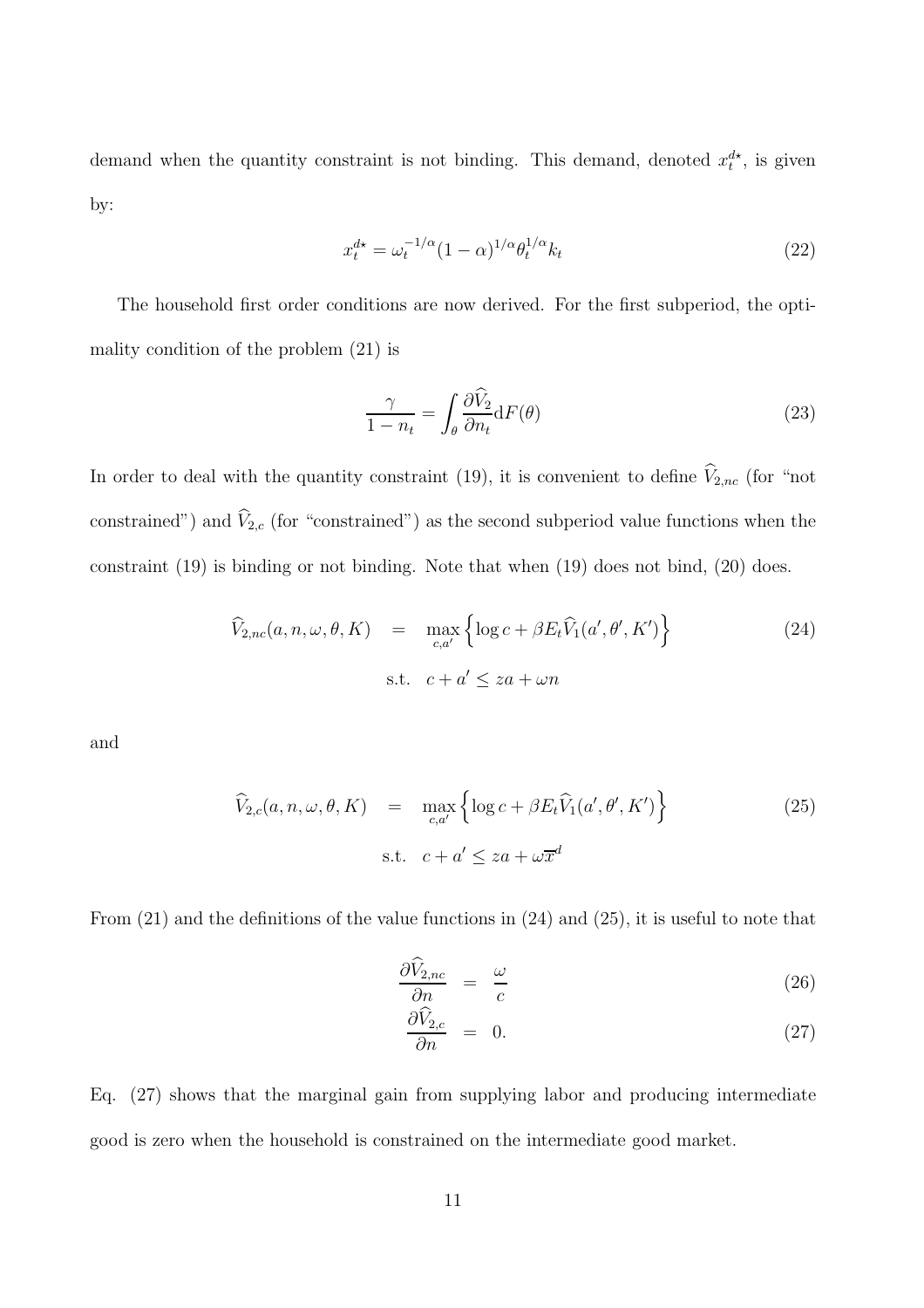Finally, we derive from the problem (17) the first order condition of the household consumption/saving problem in the second subperiod, which is given by

$$
\frac{1}{c_t} = \beta E_t \left[ \frac{z_{t+1}}{c_{t+1}} \right] \tag{28}
$$

**Preset Price :** We have assumed that  $\omega_t$  is preset at the level that clears the intermediate good market at period t in expectation. For a given level of capital  $K_t$ , this price is the expected walrasian price, as given in (16), so that

$$
\omega_t = \int_{\theta} (1 - \alpha) K_t^{\alpha} \widetilde{N}^{-\alpha} \theta_t dF(\theta) = (1 - \alpha) K_t^{\alpha} \widetilde{N}^{-\alpha} E_{t-1}[\theta_t]. \tag{29}
$$

where  $\widetilde{N}$  is the constant walrasian equilibrium level of employment in the walrasian equilibrium.

**Nonclearing Market Equilibrium :** By definition, a *Nonclearing Market Equilibrium* consists of household value functions  $\widehat{V}_1(a, \theta, K)$  and  $\widehat{V}_2(a, n, \omega, \theta, K)$ , a household policy  $\{c(a, \theta, K), n(a, \theta, K), x^s(a, \theta, K), a'(a, \theta, K)\},$  a firm policy  $\{y(\theta, K), k(\theta, K), x^d(\theta, K)\},$ quantity constraints  $\overline{x}^d$  and  $\overline{x}^s$ , prices  $\omega$  and z, and aggregate quantities C, K, A, Y, N,  $\overline{X}^d$ ,  $\overline{X}^s$  and X such that *(i)* at given prices, household value functions and policy solve the decision problems (21) and (17), *(ii)* firm policy solves the firm profit maximization problem, *(iii)* aggregate quantities are equal to their individual counterparts (under the representative agent assumption), *(iv)*  $\overline{X}^d = X^d$ ,  $\overline{X}^s = X^s$ ,  $\omega$  satisfies (29), and transactions are at the minimum of demand and supply on the intermediate good market and *(v)* good and capital services markets clear.

Nonclearing market allocations can be analytically computed as follows. We first derive the non walrasian equilibrium employment, and then compute other equilibrium quantities.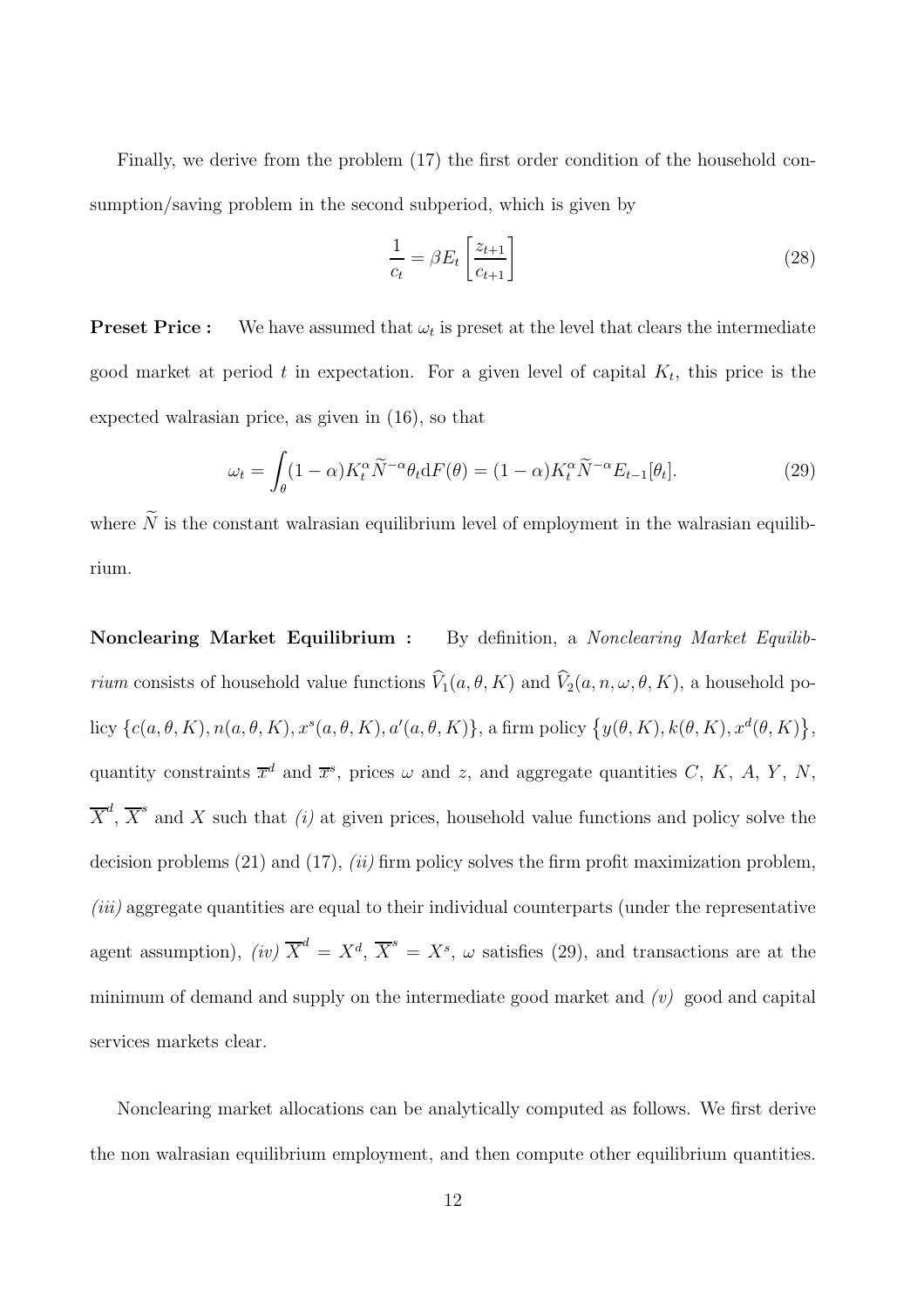From the expression of the non constrained intermediate input demand (22) and the value of the  $\omega_t$ , as given in (29), we get

$$
X_t^{d^*} = \tilde{N} \varepsilon_t^{1/\alpha} \tag{30}
$$

From the voluntary exchange assumption, we obtain that transactions on the intermediate good market are given by

$$
X_t = \min\left(N_t, \tilde{N}\varepsilon_t^{1/\alpha}\right) \tag{31}
$$

Therefore, the household will be constrained on the intermediate good market when  $\widetilde{N}\varepsilon_t^{1/\alpha}$   $>$  $N_t$ , that is when  $\varepsilon_t$  belongs to the set  $\mathcal{E}(N_t) = \left\{ \varepsilon_t \text{ such that } \log \varepsilon_t > \alpha (\log N_t - \log \tilde{N}) \right\}$ . Now using the labor supply equation (23), we obtain

$$
\frac{\gamma}{1 - N_t} = \int_{\varepsilon_t \in \mathcal{E}(N_t)} \frac{(1 - \alpha) \widetilde{N}^{-\alpha} E_{t-1} \theta_t}{(1 - \alpha \beta) N_t^{1 - \alpha} \theta_t} \mathrm{d}G(\varepsilon_t) \tag{32}
$$

where G is the cumulative of the Normal distribution. Manipulating this expression and making use of the definition of  $\mathcal{E}(N_t)$ , we finally obtain

$$
\frac{\gamma N_t^{1-\alpha}}{1-N_t} = \frac{1-\alpha}{1-\alpha\beta} \widetilde{N}^{-\alpha} \int_{\left(\frac{N_t}{\widetilde{N}}\right)^{\alpha}}^{+\infty} \frac{1}{\varepsilon_t} dG(\varepsilon_t)
$$
(33)

Equation (33) deserves some comments. First, the solution does not depend on time, as  $\varepsilon$  is an *iid* shock. Therefore, we will have  $N_t = \overline{N} \ \forall \ t$  in the nonclearing market equilibrium. Second, without shocks, *i.e.* if  $\varepsilon_t = 1 \quad \forall \ t$ , the preset price  $\omega_t$  is the walrasian one, and one can check that  $\overline{N} = \widetilde{N}$ . Third, (33) implies that  $\overline{N} < \widetilde{N}$ : as there exists some uncertainty on the second subperiod wage when the household supplies hours, a precautionary motive leads the household to lower labor supply and therefore employment. Equation (33) has no analytical solution, but its solution can be easily computed numerically.

Finally, using (28), the budget constraint and the transversality condition, we obtain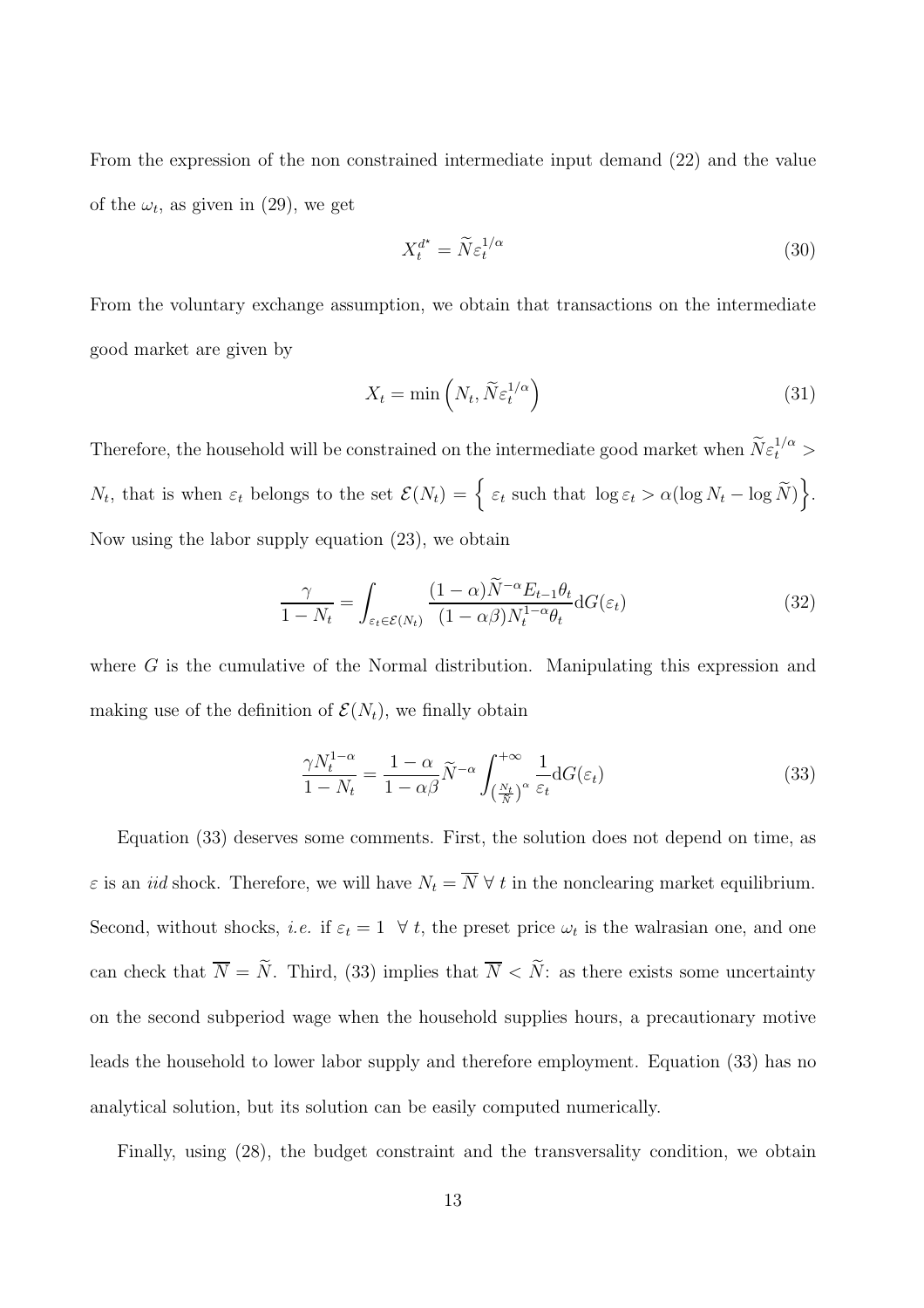that the saving rate is also constant in the nonclearing market economy, and therefore (13) and (14) hold. The rest of the model is then solved trivially.

In the nonclearing markets case, the dynamics of aggregate quantities is therefore fully characterized by the following set of equations:

$$
\begin{cases}\n\theta_t &= \frac{\Theta(\sigma_{\varepsilon}, \rho)\theta_{t-1}^{\rho}\varepsilon_t}{N_t} \\
X_t &= \min\left(\overline{N}, \widetilde{N}\varepsilon_t^{1/\alpha}\right) \\
Y_t &= \theta_t K_t^{\alpha} X_t^{1-\alpha} \\
C_t &= (1-\alpha\beta)Y_t \\
A_t &= K_t \\
K_{t+1} &= \alpha\beta Y_t \\
\omega_t &= (1-\alpha)K_t^{\alpha} \widetilde{N}^{-\alpha} E_{t-1}[\theta_t] \\
z_t &= \alpha\theta_t K_t^{\alpha-1} X_t^{1-\alpha}\n\end{cases} \tag{34}
$$

## **3 Welfare Analysis**

## **3.1 Measuring Costs**

To obtain a structural (model driven) measure of the welfare cost of fluctuations, we compare the economies with and without fluctuations starting from the same set of initial conditions  $S = (k, \theta)$ . The measure we compute can be understood as the outcome of the following thought experiment of structural change: let us assume that we have been in an economy with shocks from  $-\infty$  to  $T-1$ , and that from T to  $\infty$ , fluctuations are eliminated by setting  $\varepsilon_t = 1 \ \forall t \geq T$ . We evaluate the welfare gain of this structural change by comparing the expected intertemporal utility of the representative agent in two economies: an economy A that starts with initial condition  $S_{T-1}$  and in which shocks are not shut down; an economy B that starts with initial condition  $S_{T-1}$  and without shocks. The conditional (on  $S_{T-1}$ ) welfare cost of fluctuations  $\mathcal{C}(S_{T-1})$  is then defined as the percentage increase in consumption, uniform across all dates and values of the shocks, required to leave the consumer indifferent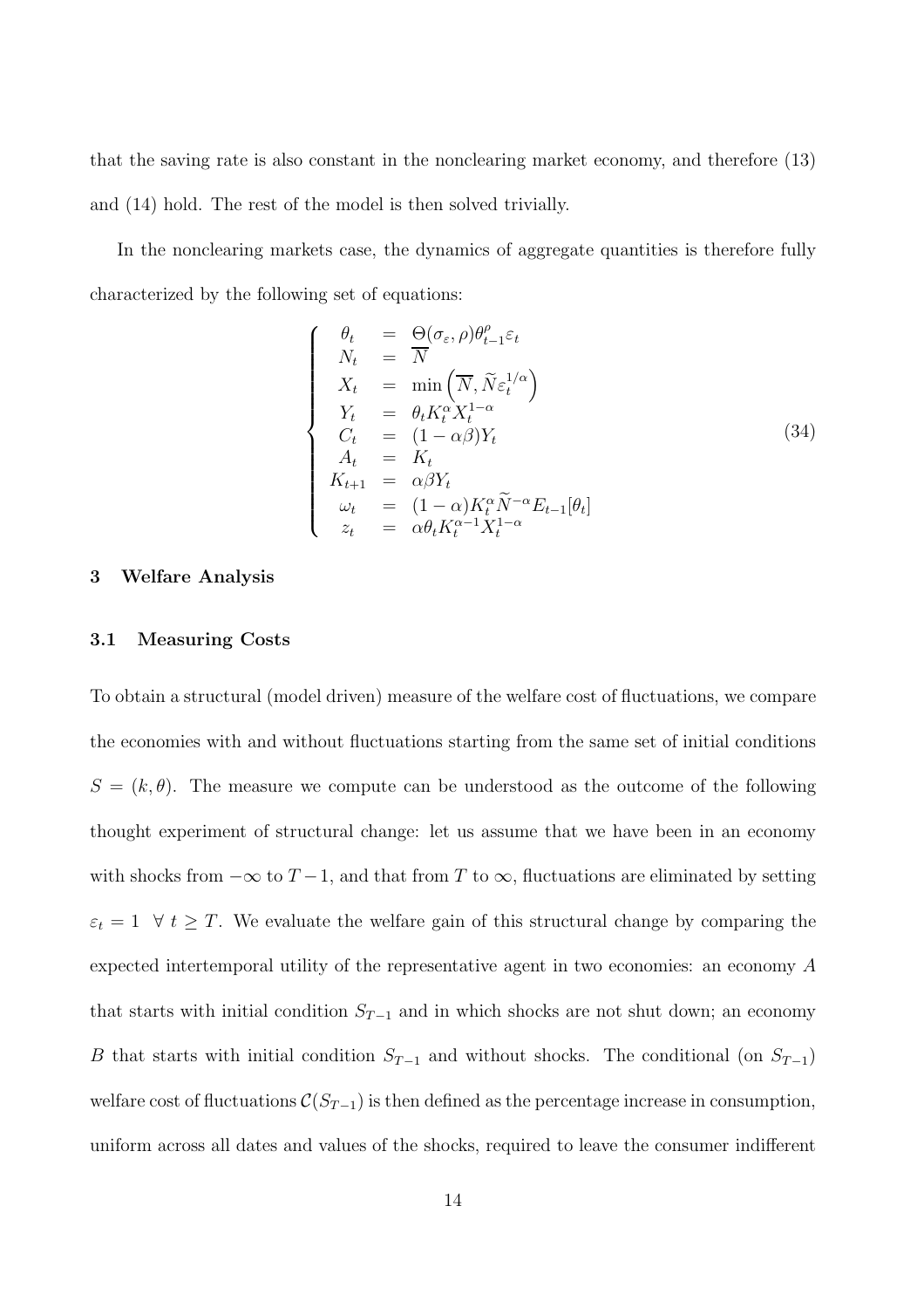between consumption path A and B. By repeating this experiment for many different starting points, drawn in the ergodic distribution of the economy with shocks, one will get an unconditional measure of the welfare cost of fluctuations  $\mathcal{C} = E\left[\mathcal{C}(S_{T-1})\right]$ . More formally, the measure we propose is given by

$$
\int_{S_{T-1}} \int_{\mathcal{E}} \sum_{j=0}^{\infty} \beta^j \left[ \log \left( c_{T+j}^A \left( 1 + \mathcal{C} \times c_{SS} \right) \right) + \gamma \log \left( 1 - n_{T+j}^A \right) \right] \, \mathrm{d}g(\mathcal{E}) \, \mathrm{d}f(S)
$$
\n
$$
= \int_{S_{T-1}} \sum_{j=0}^{\infty} \beta^j \left[ \log c_{T+j}^B + \gamma \log \left( 1 - n_{T+j}^B \right) \right] \, \mathrm{d}f(S). \tag{35}
$$

where  $\mathcal E$  is an infinite sequence of  $\varepsilon$  and f the ergodic joint density of  $(k, \theta)$  in the economy with shocks. Note that  $\mathcal C$  is expressed in percentage points of the non stochastic steady-state level of consumption  $c_{SS}$ . Next we explain the way in which we implement the unconditional measure of the welfare cost of fluctuations that we refer to as a comprehensive one.

# **3.2 Computation of the Welfare Cost of Fluctuations**

The first step consists of computing the solution of the model. This is immediate in our simple analytical case but it should be obtained by accurate computational methods in most DSGE models. Note that even though we are able to obtain an analytical solution to the model in the nonclearing market case, we cannot compute its moments analytically, because of its nonlinearity (the min operator). We then simulate the solution of the model over 45.000 periods and build upon an empirical estimate of the invariant distribution  $f(k, \theta)$  of capital stock and productivity to obtain an evenly spaced grid of  $50 \times 50$  points in the  $k \times \theta$  space. Then we draw initial conditions  $(k_{-1}, \theta_{-1})$  in that probability distribution of the economy with shocks to compute a 1500 periods deterministic transition to the non stochastic steady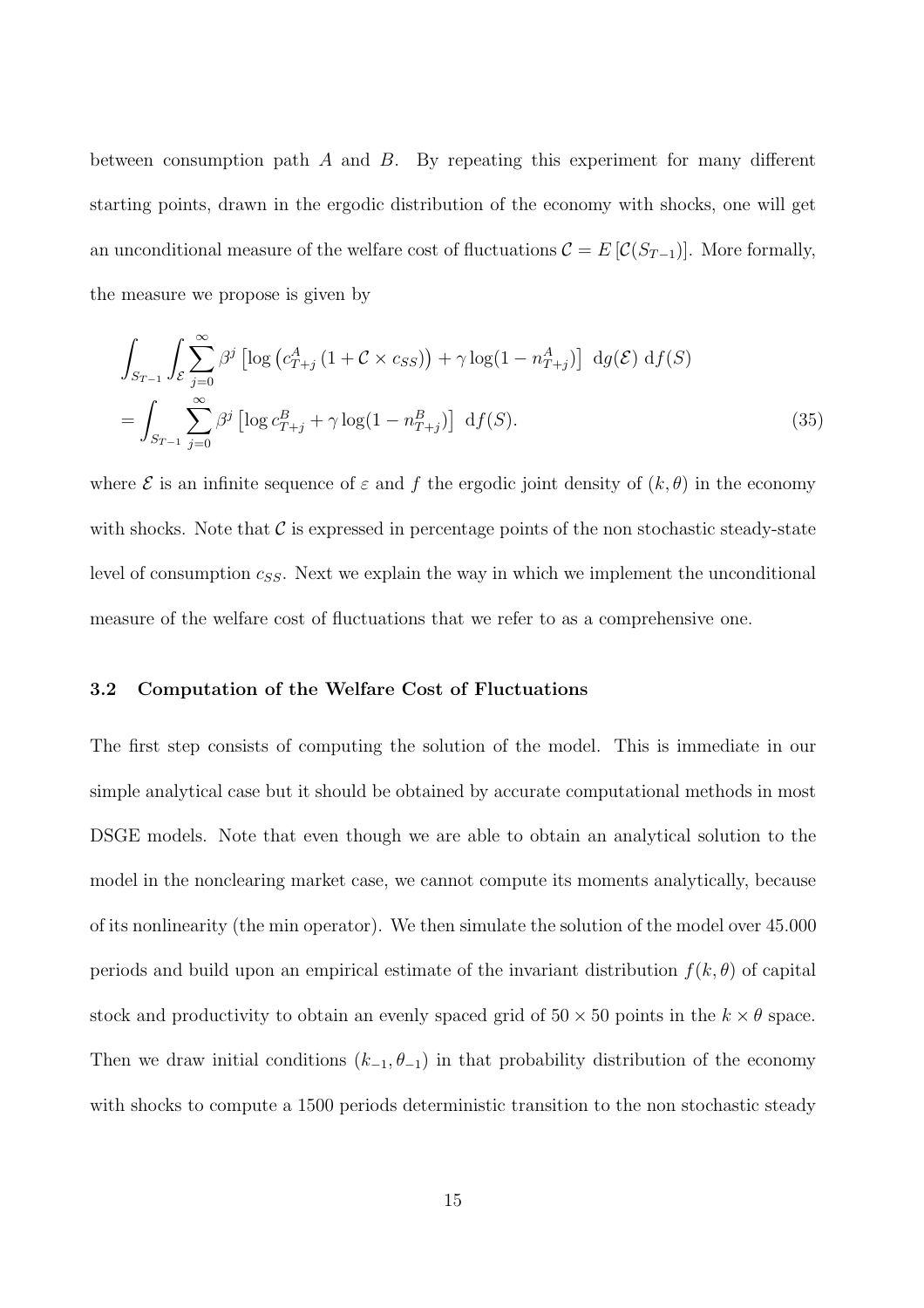state.<sup>3</sup> These paths are denoted  $\left\{c_{k_{-1},\theta_{-1}}^B(t), n_{k_{-1},\theta_{-1}}^B(t)\right\}_{t=0}^{1499}$  $t=0$ .

We proceed in a similar way for the economy with shocks. Specifically, this amounts to simulating 1000 stochastic paths starting from the same initial conditions from which nouncertainty transition paths have been computed. These paths are denoted correspondingly  $\left\{c_{k_{-1},\theta_{-1}}^{A}(t),n_{k_{-1},\theta_{-1}}^{A}(t)\right\}_{t=0}^{1499}$  $t=0$  .

We then evaluate  $\mathcal{C}$ , our comprehensive measure, using equation (35). We also compute the measure  $\ell = \frac{1}{2}\sigma_z^2$  that corresponds to a non structural evaluation, with  $\sigma_z^2 =$  $E\left[\left(c^A - E(c^A)\right)^2\right].$ 

## **4 Quantitative Findings**

The choice of parameter values used in the simulation of the model is given in Table 1. All these values are standard in the literature. Note that we assume full depreciation to obtain an analytical solution. The disutility of labor parameter  $\gamma$  is set such that worked hours represent 20% of the time endowment at the non stochastic steady state.

| <b>Preferences</b>                |               |        |
|-----------------------------------|---------------|--------|
| Subjective discount factor        | 11            | 0.99   |
| Disutility of labor               |               | 3.9712 |
| Technology                        |               |        |
| Capital elasticity                | $\alpha$      | 0.42   |
| Depreciation rate                 | δ             | 1      |
| Shock process                     |               |        |
| Serial Correlation of Tech. shock | $\mathcal{D}$ | 0.95   |
| Std. dev. of innovation           |               |        |

Table 1: Parameters

Table 2 reports the welfare results. First, notice that in the walrasian case, the com-

<sup>&</sup>lt;sup>3</sup>We extensively compute transition paths for all the cells of the 50 by 50  $(k, \theta)$  matrix, and then weight the utility of each of these paths with the density of its initial conditions.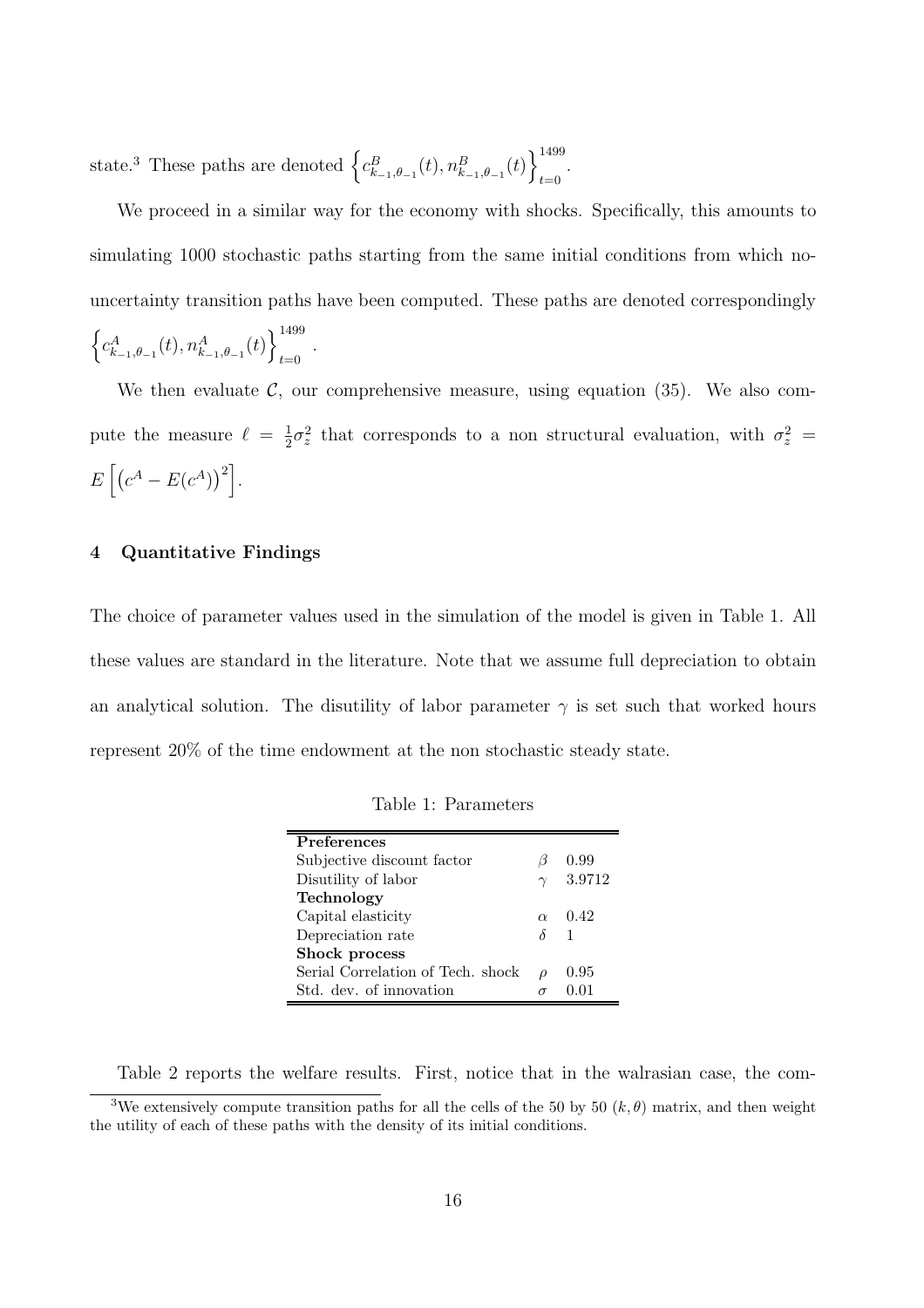Table 2: Welfare Cost of Fluctuations

| Walrasian economy   | $0.14\%$        | $0.14\%$ |
|---------------------|-----------------|----------|
| Nonclearing markets | $0.16\%$ 0.63\% |          |

prehensive welfare cost of fluctuations  $\mathcal C$  is small, and equal to the non structural measure  $\ell$ . This result holds because the model is log-linear and shocks are log-normal. Second, the introduction of price rigidities sharply modifies the evaluation of the welfare cost of fluctuations, as C is now four time bigger. With low risk aversion and small shocks ( $\sigma_{\varepsilon} = 0.01$ ), we measure the welfare cost of fluctuations to be about 0.66% of deterministic steady state consumption. In the nonclearing market economy, the dominant effects are the underutilization of labor and the waste of intermediate goods. In every period, worked hours are lower than what they would have been had the real wage been flexible. Therefore, capital is less productive, accumulation is lower, and output and consumption are lower than in a walrasian economy. On top of that, there is a waste of intermediate goods when productivity is lower than expected, as the final good firm does not buy all the production at the preset price. Once shocks are shut down, the allocation of the preset price economy coincides with the flexible economy one: the value of capital increases given that time is now efficiently allocated between work and leisure, and no intermediate goods are wasted. Therefore, the welfare cost of fluctuations is large. This cost is not properly measured by the non structural measure  $\ell$ , as this measure does not take into account the increase in the mean of consumption that is associated with stabilization. The  $\mathcal C$  measure, taking into account nonlinearities (the "min" function in this simple model) and computing the transition from the stochastic steady-state to the deterministic one, gives a comprehensive measure of this cost.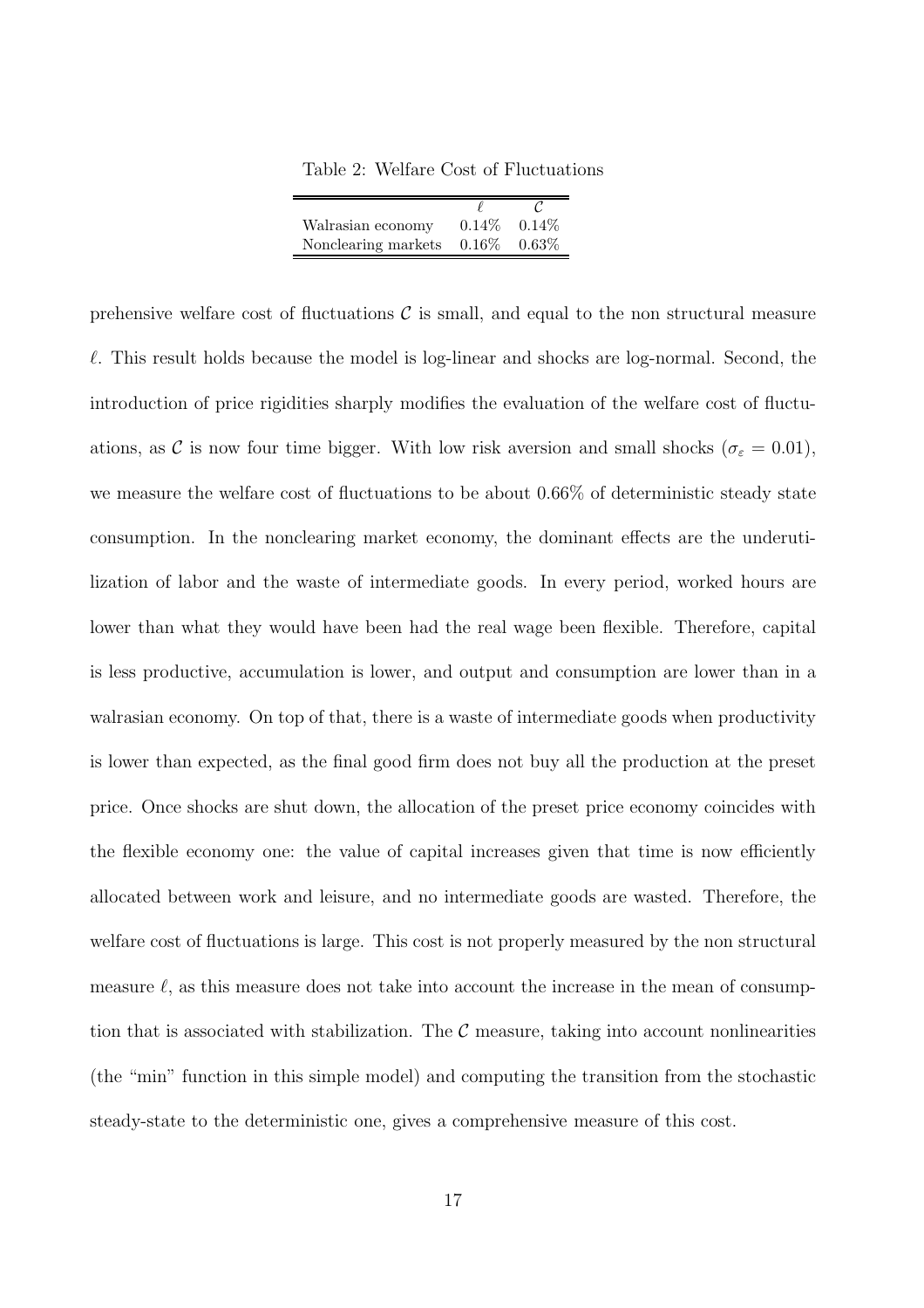## **5 Concluding remarks**

When a structural measure of the welfare cost of fluctuations is adopted, this cost appears to be non trivial in economies where allocations are inefficient, and where those inefficiencies are magnified by shocks. In the (admittedly specific) example of this paper, the comprehensive measure can be almost one order of magnitude larger than in a walrasian model, although it stays modest in our model economy. Working out the value of the comprehensive measure in more realistic environments is a potentially fruitful route, that we leave for further research.

# **References**

- Atkeson, A., and C. Phelan (1994): "Reconsidering the costs of business cycles with incomplete markets," in *NBER Macroeconomics Annual*, ed. by S. Fischer, and J. Rotemberg. MIT Press, Cambridge, Mass.
- Benassy, J.-P. (1993): "Nonclearing Markets: Microeconomic Concepts and Macroeconomic Applications," *Journal of Economic Literature*, 31(2), 732–761.
- (1995): "Money and wages contracts in an optimizing model of the business cycle," *Journal of Monetary Economics*, 35(2), 55–71.
- Epstein, L., and S. Zin (1991): "Substitution, risk aversion and the temporal behavior of consumption and asset returns: an empirical analysis," *Journal of Political Economy*, 99(2), 261–86.
- IMROHOROGLU, A. (1988): "Cost of business cycle with indivisibilities and liquidity constraints," *Journal of Political Economy*, 97, 1664–83.